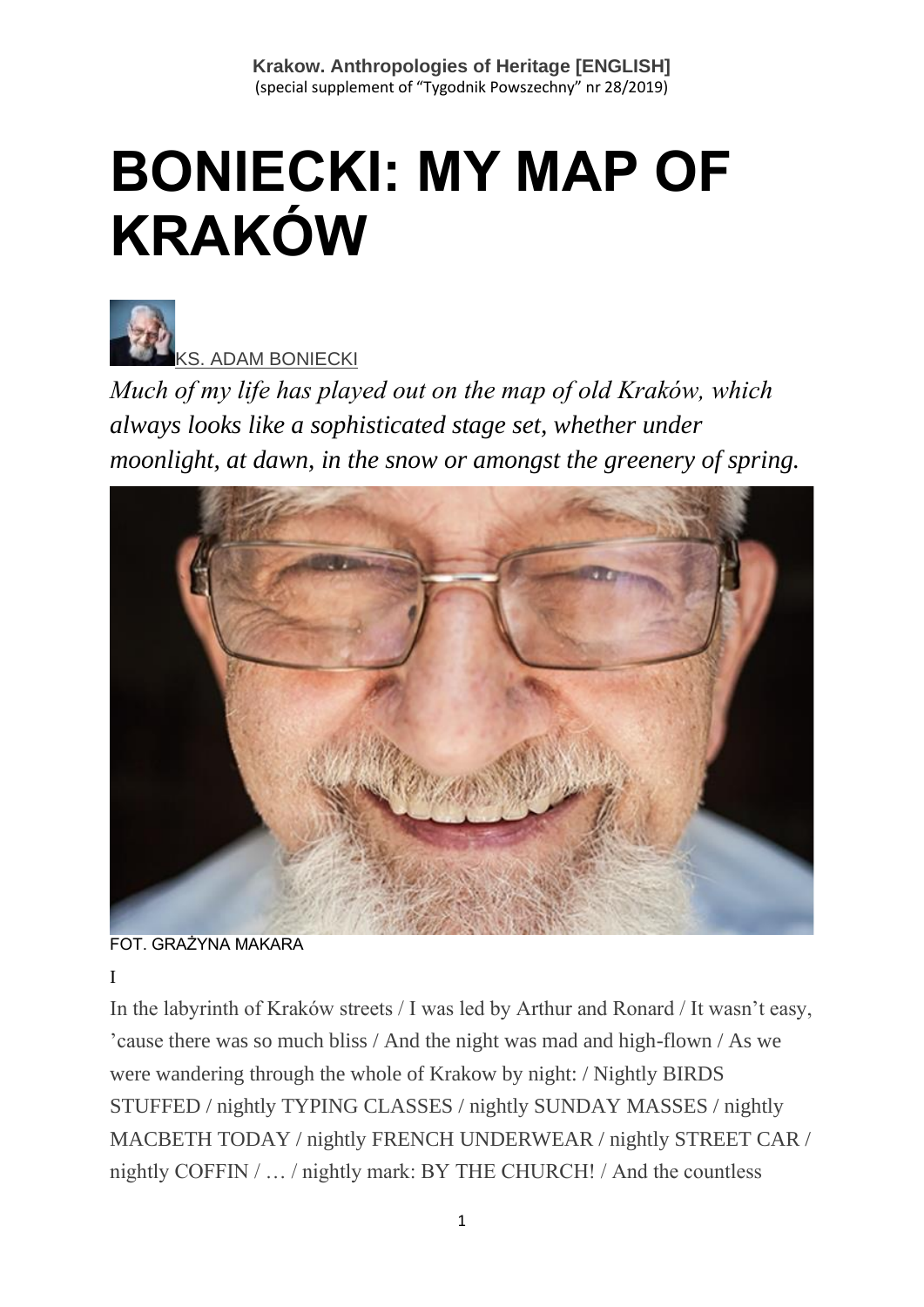night-veiled signs / My devoted nightly friends / Eternal wind, eternal night". [translated the from Polish by Mikołaj Gałczyński]

Whenever I hear about a "subjective map of Kraków", I immediately recall this passage from Konstanty Ildefons Gałczyński's *The Enchanted Carriage*. Anyone who knows the city is aware that the "labyrinth of Kraków streets" looks slightly different than that described by Gałczyński. Still, the map is supposed to be subjective.

I was born in Warsaw, but I have lived an important part of my life (since 1965) in Kraków; to be precise, 20 years in France and Rome must be subtracted from this, so in total 34 years in Kraków. My map of the city has been woven from memories and meetings, and also from relishing its continuity. In "my" Church of St Florian, which once stood on the outskirts of the city, and today is in its centre, yet has still remained the same, the bodies of dead kings would be kept while their tombs were being made on Wawel Hill. I do not know whether the corpses were stored in the large sacristy or perhaps lay in state in the church proper. From St Florian in the Kleparz district, they were then moved to Wawel Castle.

Kleparz. This is where the condemned were executed. Here, near where Długa Street and św. Filipa Street meet, there once stood a leper house. Today, a little further away, stands the Ludwik and Anna Helcel House for the Poor. In its dormitories, I heard stories told by fathers and mothers placed there by their children who now had neither the time nor the desire to visit them. The history of Kleparz is recounted by Father Jan Kracik in his 1993 book *Ludzie z przedmieścia historii. Kleparzanie czasów staropolskich* (People from the suburbs of history. Ancient residents of Kleparz). Father Kracik lived near the Church of St Florian, and from there he made regular bicycle trips to in Bielany. And it was in Bielany that he wanted to be buried, but in the regular cemetery, and not in the Camaldolese monastery.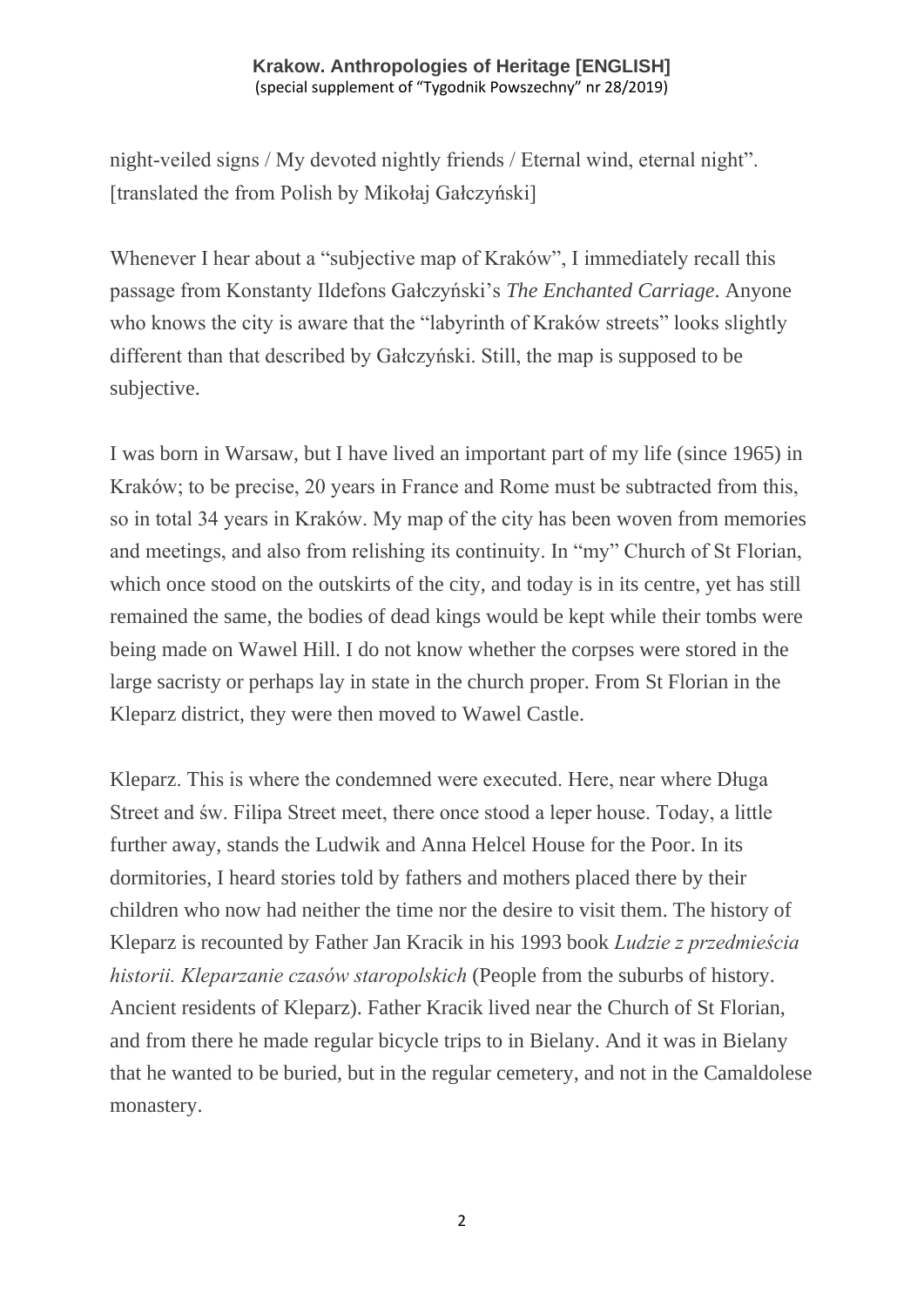Bielany... I conducted several retreats in the hermit monastery, which was established in the early 17<sup>th</sup> century. Precisely because it is anachronistic, this hermitage is well suited to our times. Many of us long for silence, nightly prayers, solitude, ascetic meals, and being far removed from the hustle and bustle of the city whose lights shimmer in the distance. The Bielany monastery prays for that city. One of its former residents was Father Piotr Rostworowski, a Camaldolese hermit and sage, who moved there from the Benedictine monastery at Tyniec. He had eyes that were always smiling.

Now I am going back to the city centre. The Church of St Mary, with its altar by Veit Stoss, which I had the opportunity to see at close quarters, absorbing every detail, when it was returned to Kraków after the war, restored, and put on display in Wawel Castle.

The Church of St Anne, with Bishop Jan Pietraszko, who is now buried under its floor. His masses and sermons drew people from the furthest corners of Kraków. A holy man whom I had the honour of meeting every day. I visit him there sometimes, but I do not ask for advice because he was always reluctant to give it. I rather ask him to pray for me in the place where he is. Another sacred point on my map is Franciszkańska Street. Archbishop Karol Wojtyła's house was open to everyone, and to Tygodnik Powszechny in particular. Every month he would invite us to important debates, or rather to friendly conversations. The third sacred point is "the Coffin", as the house in aleja Słowackiego where professors of the Jagiellonian University once lived is affectionately called. Hanna Chrzanowska (later the Blessed Hanna Chrzanowska) used to live there. It was in "the Coffin", over a glass of white wine, that we discussed the involvement of the university chaplaincy in her work of providing home care for the chronically ill.

When passing the corner of Lenartowicza and Siemiradzkiego streets, I never fail to think of Anna and Jerzy Turowicz, who lived on the third floor. They took me under their roof, and from there I would walk to the Church of St Anne and to our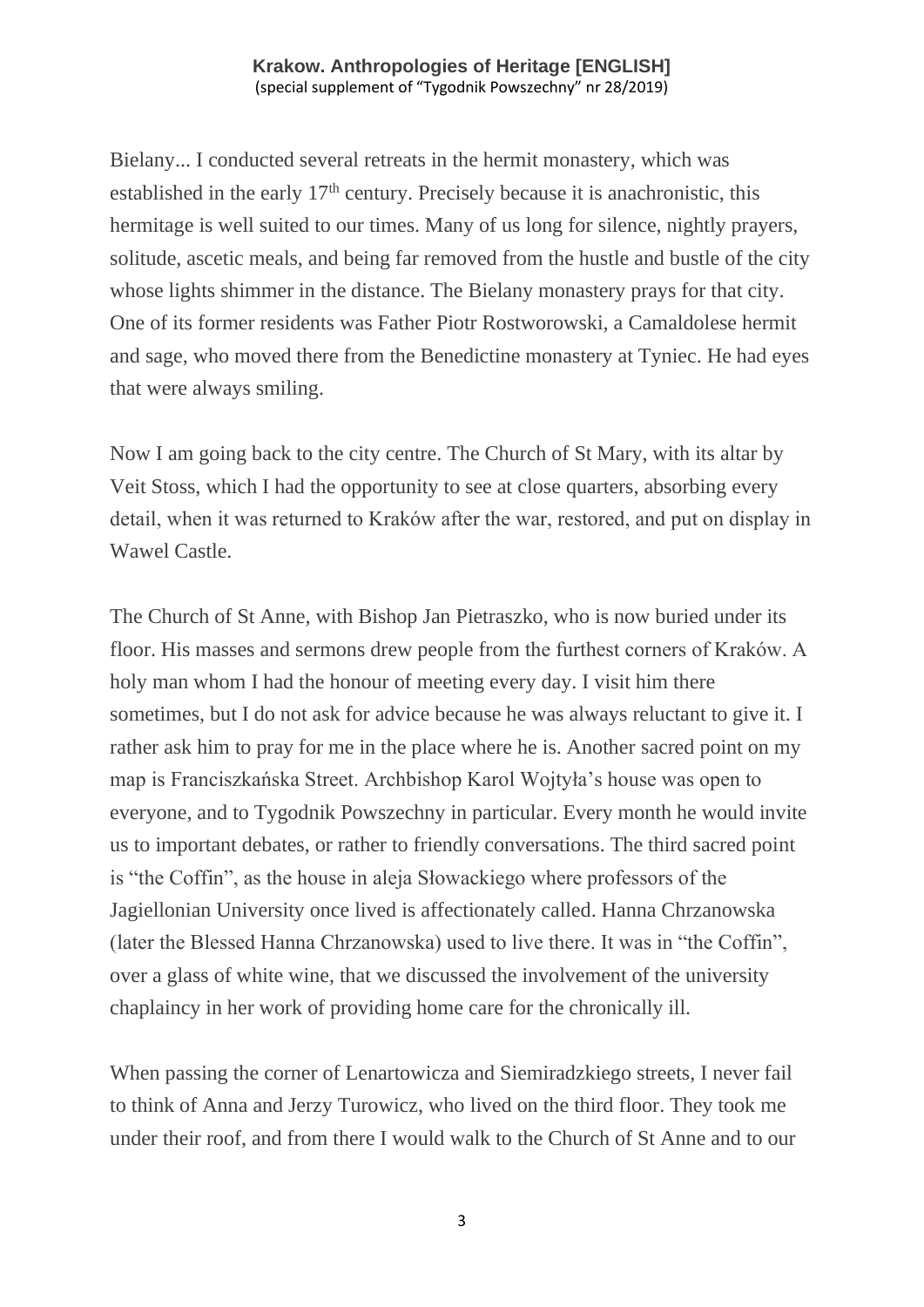office in Wiślna Street. The Turowiczes' appartment still lives within me, although it has long since gone.

The very centre of my map of Kraków, however, is No. 12 Wiślna Street – the editorial office of Tygodnik Powszechny. In communist times, everyone visited that office, including Poland's foreign friends. Walking through the vestibule and climbing the gentle wooden stairs, I can still see in my mind's eye Jerzy Turowicz hurrying to get to the office.

As I write this, the subjective map of Kraków inside my head is getting ever thicker. Places trigger memories of events and people. I could add here the Dominican Church with its university chaplaincy, which did not exist at first and then suddenly exploded with the energy of Father Tomasz Pawłowski. Other important memories are related to places where the communist security service interrogated us, for example on Szczepański Square…

All this has played out on the map of old Kraków, which always looks like a sophisticated stage set, whether under moonlight, at dawn, in the snow or amongst the greenery of spring. Perhaps other people think the same about their cities. For me, Kraków is a city that you can become accustomed to, that you can fall in love with. Its map comprises a huge chunk of history; importantly for me, it also comprises a huge chunk of my life. And that is why this private map is so hopelessly subjective.  $\heartsuit$ 

The article appeared in the Special Supplement of "Tygodnik Powszechny" 28/2019. This publication came about thanks to cooperation with the Polish team of the international HERILIGION consortium within the framework of HERA's Uses of the Past programme. The project is financed by the HERA network, NCN, AHRC, FCT, DASTI, NOW, and the European Union under the Horizon 2020 research and innovation programme on the basis of grant agreement no. 649307. The Polish part of the project is carried out at the Institute of Ethnology and Cultural Anthropology at the Jagiellonian University's Faculty of History. The Tygodnik Powszechny Foundation is a partner of the project. [www.heranet.info](http://www.heranet.info/)





**\_\_\_\_\_\_\_\_\_\_\_\_\_\_\_\_\_\_\_\_\_\_\_\_\_\_\_\_\_\_\_\_\_\_\_\_\_\_\_\_\_\_\_\_\_\_\_\_\_\_\_\_\_\_\_\_\_\_\_**



This project has received funding from the European Union's Horizon 2020 research and innovation<br>programme under grant agreement No 649307

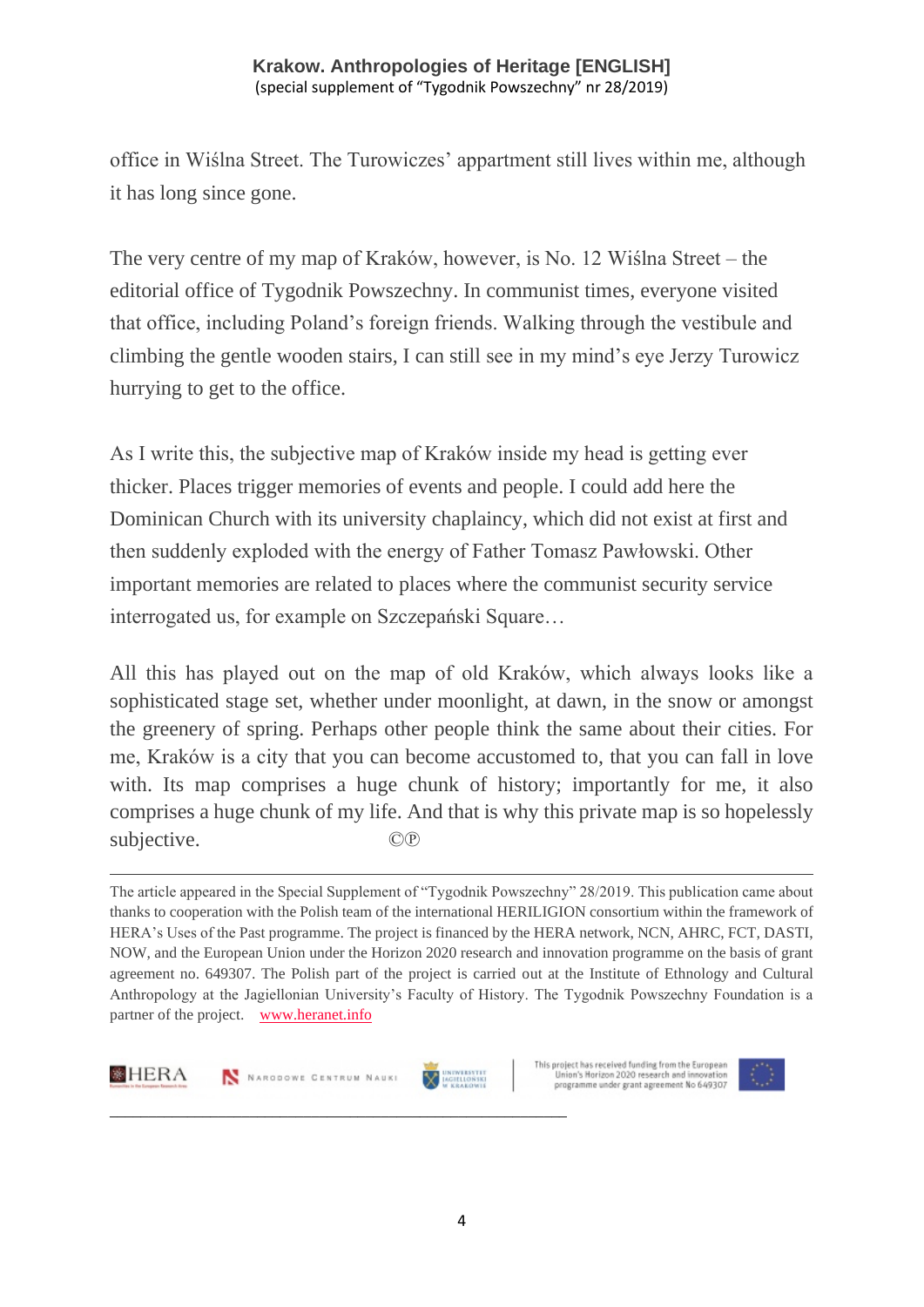

**Krakow. Anthropologies of Heritage [ENGLISH]**

Supplement to Tygodnik Powszechny 28/2019 EDITORS: Anna Niedźwiedź, Marcin Żyła PHOTO EDITING: Grażyna Makara TYPESETTING: Anna Prusiewicz / DoLasu PROOFREADING: Sylwia Frołow, Grzegorz Bogdał, Maciej Szklarczyk TRANSLATION: Jasper Tilbury COVER: view of the Market Square from the tower of St Mary's Church | PHOTO: Beata Zawrzel / Reporter

Kraków 2019, ISBN 978-83-65811-05-9

This special supplement of "Tygodnik Powszechny" was distributed in the Polish version between July 10 and July 16, 2019 together with printed as well as on-line versions ("Tygodnik Powszechny" nr 28/2019). Content is available via open-access websites:

Polish:

<https://www.tygodnikpowszechny.pl/krakow-antropologie-dziedzictwa-20201> English: <https://www.tygodnikpowszechny.pl/krakow-anthropologies-of-heritage-english-20340>

#### **CONTENTS:**

[KS. ADAM BONIECKI](https://www.tygodnikpowszechny.pl/autor/ks-adam-boniecki-52) **[Boniecki: My Map of Kraków](https://www.tygodnikpowszechny.pl/boniecki-my-map-of-krakow-159798)** <https://www.tygodnikpowszechny.pl/boniecki-my-map-of-krakow-159798>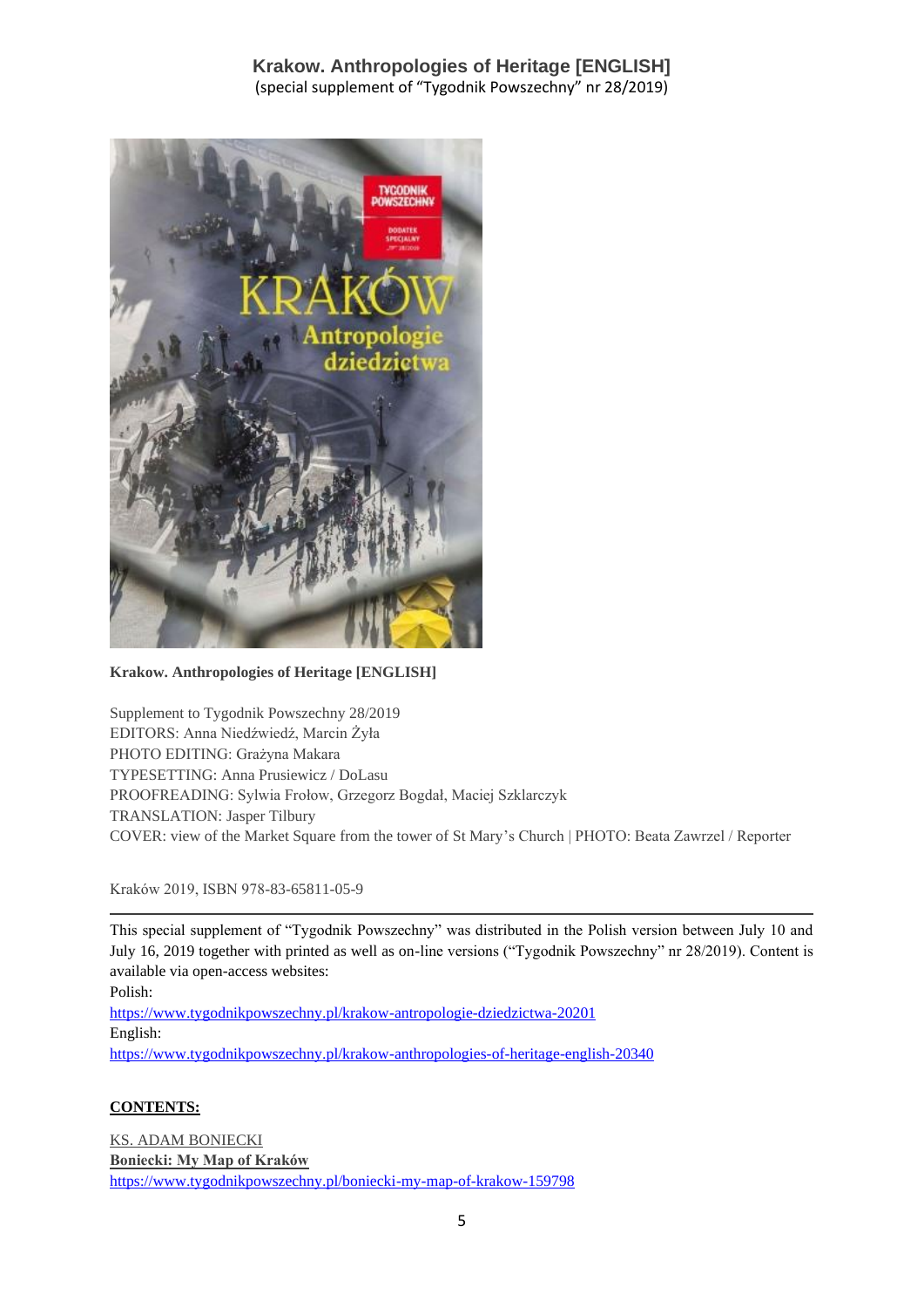[ANNA NIEDŹWIEDŹ](https://www.tygodnikpowszechny.pl/autor/anna-niedzwiedz-1163) **[Heritage Laboratory](https://www.tygodnikpowszechny.pl/heritage-laboratory-159801)** <https://www.tygodnikpowszechny.pl/heritage-laboratory-159801>

[ANNA NIEDŹWIEDŹ](https://www.tygodnikpowszechny.pl/autor/anna-niedzwiedz-1163) **[Mapping Meanings](https://www.tygodnikpowszechny.pl/mapping-meanings-159803)** <https://www.tygodnikpowszechny.pl/mapping-meanings-159803>

[ALICJA BACZYŃSKA-HRYHOROWICZ,](https://www.tygodnikpowszechny.pl/autor/alicja-baczynska-hryhorowicz-20191) [BARTOSZ ARKUSZEWSKI,](https://www.tygodnikpowszechny.pl/autor/bartosz-arkuszewski-20192) [ALICJA SOĆKO-MUCHA,](https://www.tygodnikpowszechny.pl/autor/alicja-socko-mucha-20193) [KAJA](https://www.tygodnikpowszechny.pl/autor/kaja-kajder-20194)  [KAJDER,](https://www.tygodnikpowszechny.pl/autor/kaja-kajder-20194) [ANNA NIEDŹWIEDŹ](https://www.tygodnikpowszechny.pl/autor/anna-niedzwiedz-1163) **[A Street Seen From the Other Side](https://www.tygodnikpowszechny.pl/a-street-seen-from-the-other-side-159817)** <https://www.tygodnikpowszechny.pl/a-street-seen-from-the-other-side-159817>

[MONIKA OCHĘDOWSKA](https://www.tygodnikpowszechny.pl/autor/monika-ochedowska-16005) **[Feet on the Aryan Side](https://www.tygodnikpowszechny.pl/feet-on-the-aryan-side-159816)** <https://www.tygodnikpowszechny.pl/feet-on-the-aryan-side-159816>

[MAGDALENA WADOWSKA,](https://www.tygodnikpowszechny.pl/autor/magdalena-wadowska-20195) [MICHAŁ KUŹMIŃSKI](https://www.tygodnikpowszechny.pl/autor/michal-kuzminski-109) **[Bells and carry-ons](https://www.tygodnikpowszechny.pl/bells-and-carry-ons-159807)** <https://www.tygodnikpowszechny.pl/bells-and-carry-ons-159807>

[KAZIMIERZ S. OŻÓG](https://www.tygodnikpowszechny.pl/autor/kazimierz-s-ozog-20196) **[Post-Glacial Landscape](https://www.tygodnikpowszechny.pl/post-glacial-landscape-159809)** <https://www.tygodnikpowszechny.pl/post-glacial-landscape-159809>

[KAMILA BARANIECKA-OLSZEWSKA](https://www.tygodnikpowszechny.pl/autor/kamila-baraniecka-olszewska-20197) **[Looking Back at Krakus](https://www.tygodnikpowszechny.pl/looking-back-at-krakus-159810)** <https://www.tygodnikpowszechny.pl/looking-back-at-krakus-159810>

[MARCIN ŻYŁA](https://www.tygodnikpowszechny.pl/autor/marcin-zyla-59) **[Kraków is Not Sarajevo](https://www.tygodnikpowszechny.pl/krakow-is-not-sarajevo-159811)** <https://www.tygodnikpowszechny.pl/krakow-is-not-sarajevo-159811>

[RENATA RADŁOWSKA,](https://www.tygodnikpowszechny.pl/autor/renata-radlowska-20199) [MONIKA GOLONKA-CZAJKOWSKA](https://www.tygodnikpowszechny.pl/autor/monika-golonka-czajkowska-20198) **[Ennobled Barbarians](https://www.tygodnikpowszechny.pl/ennobled-barbarians-159812)** <https://www.tygodnikpowszechny.pl/ennobled-barbarians-159812>

[DOMINIKA MATEJKO](https://www.tygodnikpowszechny.pl/autor/dominika-matejko-14096) **[Tinfoil in Your Blood](https://www.tygodnikpowszechny.pl/tinfoil-in-your-blood-159806)** <https://www.tygodnikpowszechny.pl/tinfoil-in-your-blood-159806>

[KRZYSZTOF STORY](https://www.tygodnikpowszechny.pl/autor/krzysztof-story-16205) **[The Third Bugle Call](https://www.tygodnikpowszechny.pl/the-third-bugle-call-159814)** <https://www.tygodnikpowszechny.pl/the-third-bugle-call-159814>

[PIOTR KOZANECKI](https://www.tygodnikpowszechny.pl/autor/piotr-kozanecki-14469) **[The City Starts to Breathe](https://www.tygodnikpowszechny.pl/the-city-starts-to-breathe-159800)** <https://www.tygodnikpowszechny.pl/the-city-starts-to-breathe-159800>